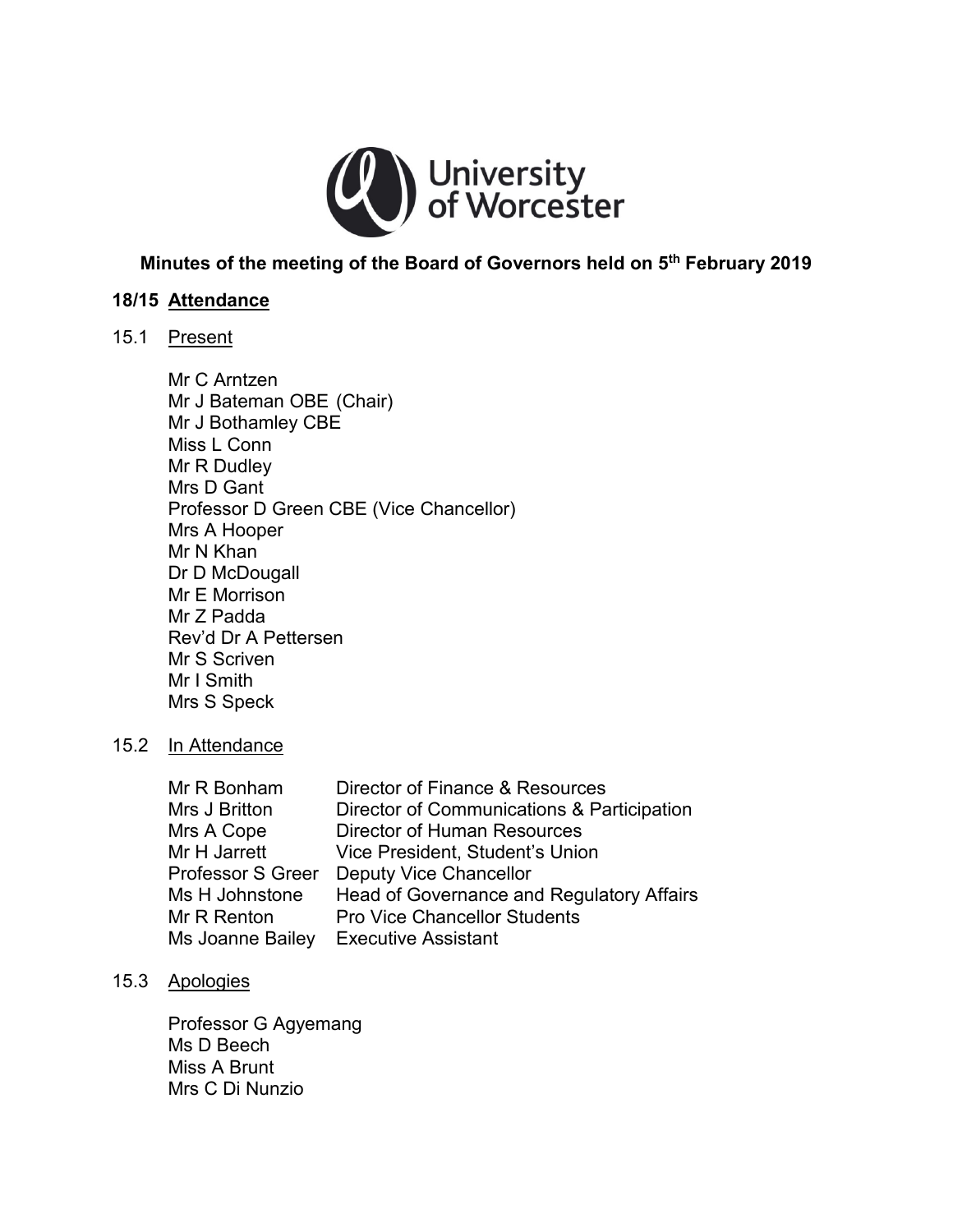Mr D Iddon Dr S Pittaway Mrs S Hobday

#### **18/16 Declarations of Interest**

- 16.1 There were no declarations of interest.
- 16.2 The Annual Declaration Form has been distributed to all Board members and is due to be completed and returned by 28 February 2019.

# **18/17 Minutes and Matters Arising**

- 17.1 The minutes of the meeting held on the 20 November 2018 [BG18/27] were confirmed as a correct record.
- 17.2 The confidential minutes of the meeting held on the 20 November 2018 [BG18/28] were confirmed as a correct record.
- 17.3 Matters arising not covered else on the agenda
- 17.3.1 Board Apprentice [minute 4.4 refers] No further contact has been made, but the Board agreed they would be willing to recruit a new Board Apprentice, if the opportunity arose.
- 17.3.2 The new Academic Structure was distributed as an organogram.[minute 12.4.2 refers]

#### **18/18 Chair's Business**

- 18.1 The Chair, on behalf of the Board, congratulated the Vice Chancellor on receiving a CBE in the New Year's Honours List.
- 18.2 The Chair thanked the Students' Union and Student Services for organising the Christmas Carol Service.
- 18.3 The new Strategic Plan has been distributed to all members of the Board members expressed their thanks to Jane Britton and Sally Jones for their work.
- 18.4 Anna Hooper attended the Advance HE Conference, where the keynote speaker was Martin Coleman of the OfS. The conference was beneficial and emphasised the importance of a national presence for universities.

# **18/19 Vice Chancellor's Report [BG18/29]**

The Board received the Vice Chancellor's report and noted in particular: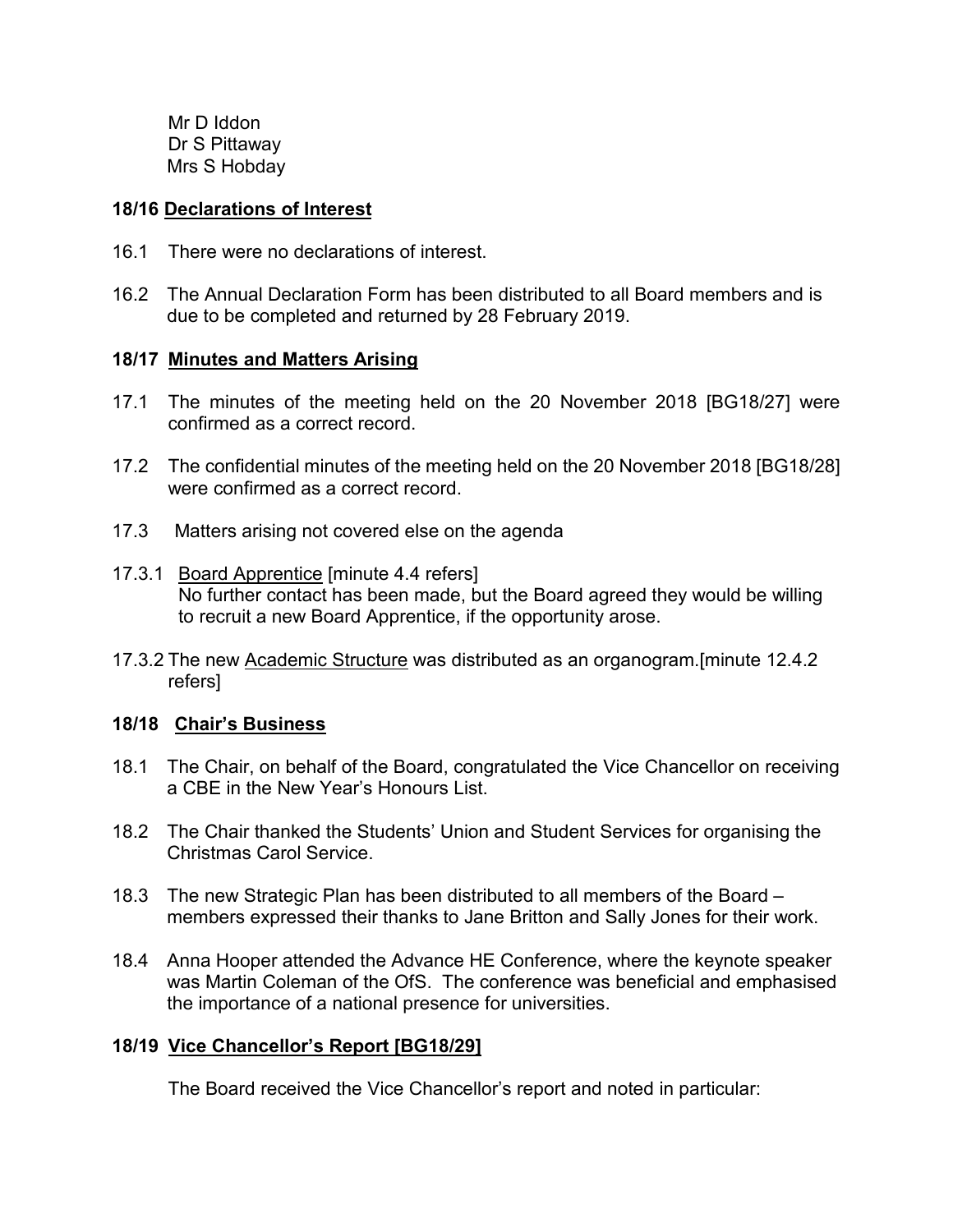- 19.1 The new Strategic Plan had been well received by colleagues and external partners. The approach taken had been acknowledged as a realistic one given the current political uncertainty.
- 19.2 The inquest into the death of Thomas Jones had concluded that he was believed to be responding to a cry for help, which led to his tragic drowning last year.
- 19.3 The Course Reps Conference was held in February 2019 and was a great success; one in every eighteen students is a student representative. The Students' Union had also held a 'Change Week' asking students what they would like to change at the University and had received 500 responses.
- 19.4 The National Student Survey (NSS) commences in February 2019. UW has previously been rated in the Top 20 for Teaching Quality and is hoping to continue this success.
- 19.5 UCU had challenged the national pay award of 2% and had criticised universities for making the award to staff prior to the negotiations being finalised. The University had made the award to staff in August 2018.
- 19.6 The latest figures on gender pay at the University shows that the pay gap between men and women has reduced further from 3.16% to 2.09%; which is anticipated to be one of the smallest in the sector and demonstrates the University's positive approach to equality.

#### 19.7 *[NOT FOR PUBLICATION]*

#### 19.8 *[NOT FOR PUBLICATION]*

- 19.9 The Board discussed the potential impact of the OfS on the autonomy of Universities and how this could be addressed. It was recognised that Universities needed to demonstrate the contribution they and their graduates made to their communities and the wider society. Members noted that the University was expanding its nursing and midwifery provision with placements now available in Dudley as well as improving its work with the Halesowen University Centre. There was further opportunities to develop in under provided areas in the local region.
- 19.10 The Board received the report.

# **18/20 Students' Union Business**

#### 20.1 Students' Union Report [BG18/30]

The President of the Students' Union presented the regular report drawing members' attention to the following: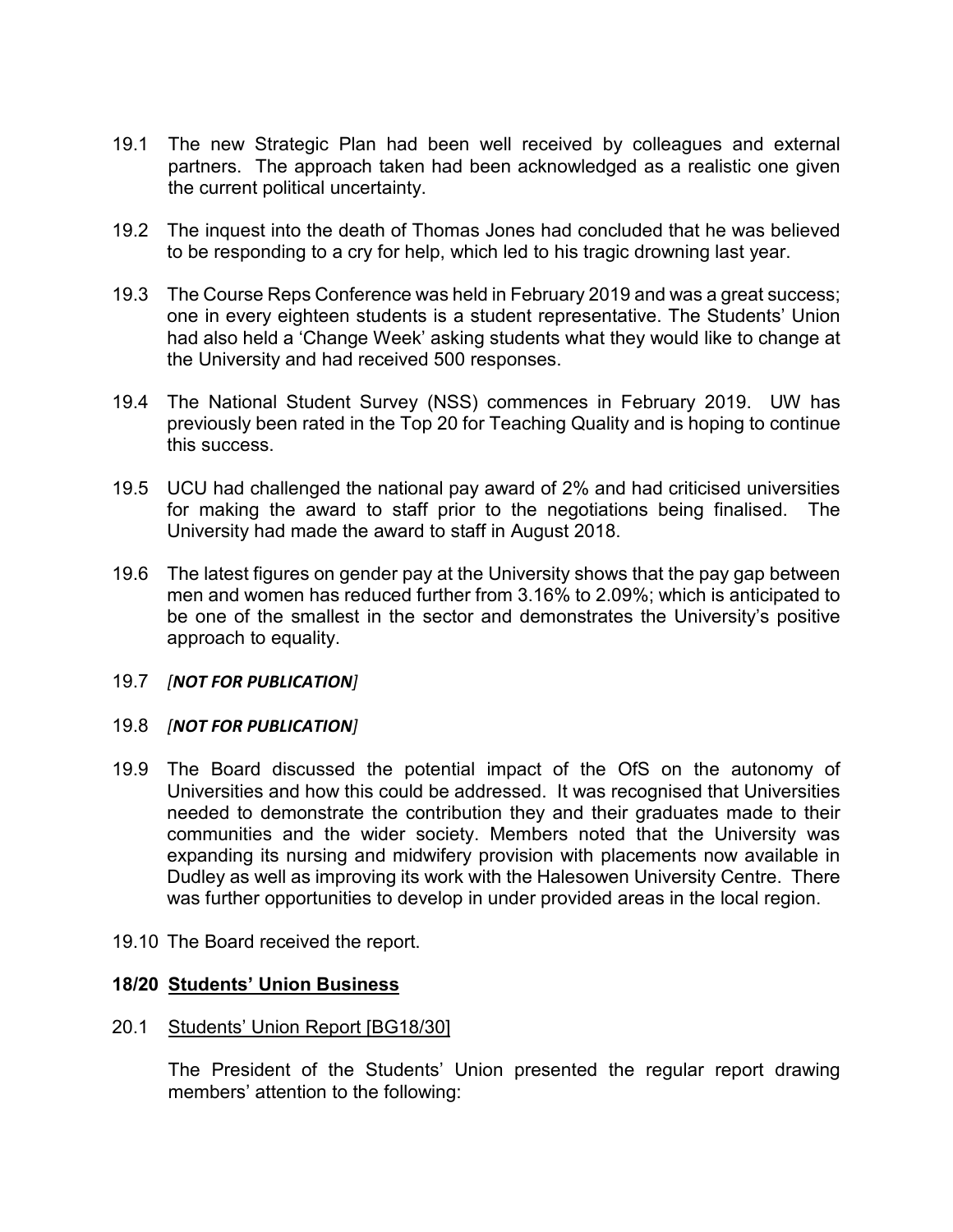- 20.1.1 Annual Housing Fayre had been a success with 700 students attending, as was Refreshers Fayre and Sport Mental Health week.
- 20.1.2The first Societies focussed week had been held in November 2018. There were currently 744 students who were members of societies, which was a slight decrease on the previous year. Members noted that the RAG total has already exceeded the £17,000 raised in 2017/18
- 20.1.3The Impact Report had been well received in December 2018 and members commented that it provided real evidence of the work of the Students' Union.
- 20.1.4 Members noted that unconditional offers had been discussed at the Course Representative Forum and students were supportive of the University's approach. The University has a stringent process of reading Personal Statements and unconditional offers have to be authorised by the Head of Schools.
- 20.1.5 Volunteering Week launches on 11 February 2019. Members noted the significant contribution that student volunteering made to the local community and asked for some case studies (anonymised) to be included in future reports.
- 20.1.6 The Board received the report.
- 20.2 Students' Union Annual Accounts for 2017/18 [BG18/31]
- 20.2.1The Annual Accounts were received by the Board.

# **18/21 Reports from Sub-Committees and Academic Board**

- 21.1 Audit Committee [BG18/32]
- 21.1.1 Mr Bothamley presented the report of the Audit Committee.
- 21.1.2 The TRAC Report was received by the Committee and approved. The Committee had extended its thanks to Clive Fletcher in Finance for his work in this area.
- 21.1.3 It was noted that the internal audit report on the Students' Union had provided a 'substantial' level of assurance, which recognised the significant improvement in the running of the Student Union.
- 21.1.4 The Annual Financial Benchmarking Report was commended to the Board for information and thanks were extended to Michelle Howarth in Finance for producing the report.
- 21.2 Finance & Development Committee [BG18/33]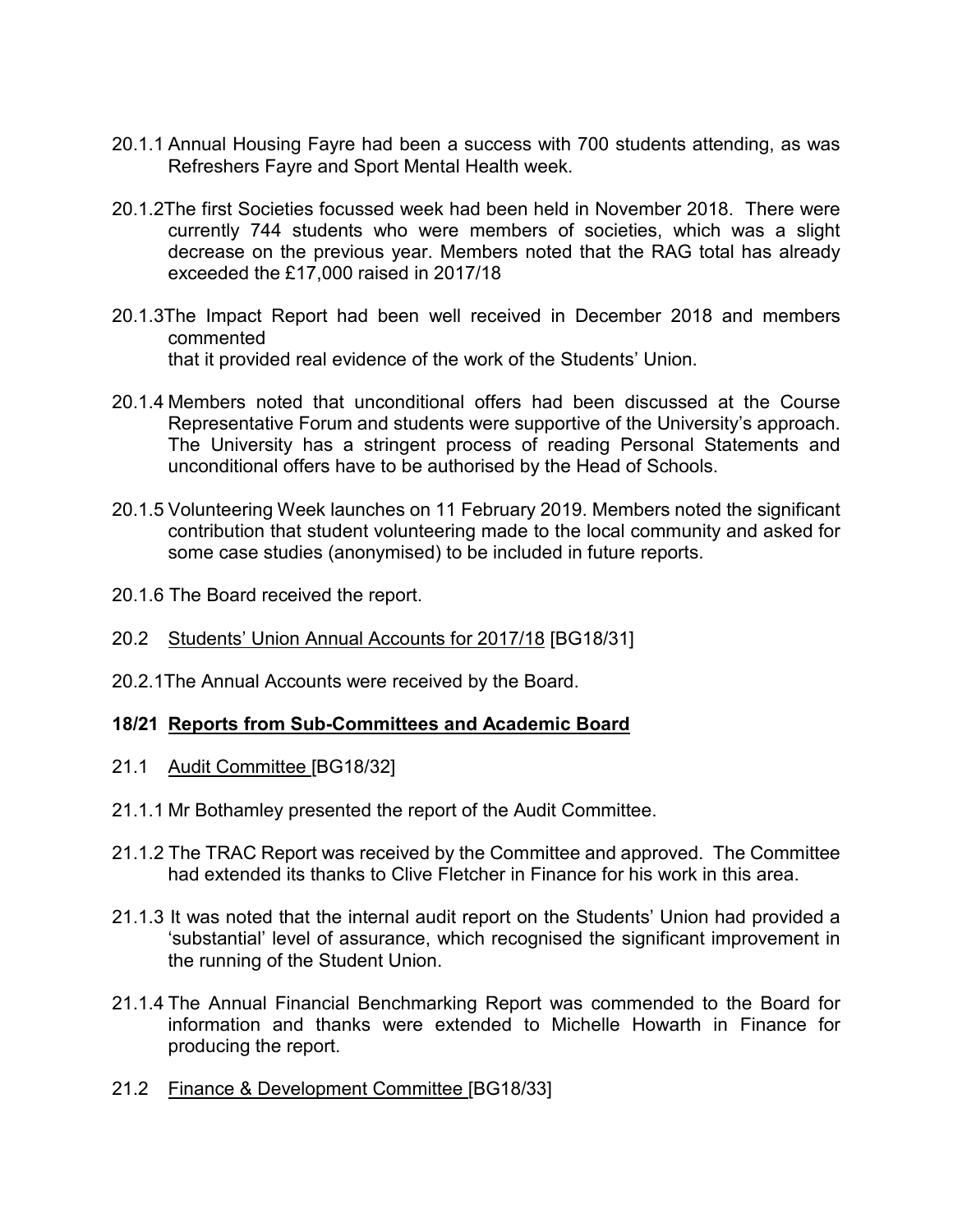21.2.1 The Chair presented the report of the Committee and drew members' attention to the regular financial and capital development reports.

# 21.2.2 *[NOT FOR PUBLICATION]*

- 21.2.3 *[NOT FOR PUBLICATION]*
- 21.3 Nominations Committee [BG18/34]
- 21.3.1 *John Bateman and Anna Hooper withdrew for the discussion of their terms of office*

The Board unanimously agreed to extend John Bateman's term as Chair for another 4 years to 2023 and unanimously agreed to extend Anna Hooper's term as Vice-Chair for another 4 years. The Board approved the remaining recommendations in relation to terms of office as set out in the report.

- 21.3.2 The amendment to Bye Law 6 in relation to the term of office of Vice Chairs had been circulated to the Board previously and was agreed at the meeting.
- 21.3.3 The Board considered and approved an amendment to Bye Law 7, which clarified, that up to two co-options could be made from amongst the non-academic staff.
- 21.3.4 The Board discussed the upcoming recruitment for new Board Members and members noted that applications were particularly welcome from those with medical and financial backgrounds.
- 21.4 Academic Board [BG18/35]
- 21.4.1 Mrs Hooper, the Governor Observer on Academic Board presented the report to the Board. Members noted that the University had been invited to participate in a TEF Independent Review. The University's draft response would be circulated to Board Members for comment.

#### **18/22 Business Items**

- 22.1 Institutional Risk Register [BG18/36]
- 22.1.1 The Board received the updated Institutional Risk Register and noted that the Clerk to the Board has been tasked with redesigning the Register.
- 22.2 University Seal [BG18/37]
- 22.2.1 The Board received the report